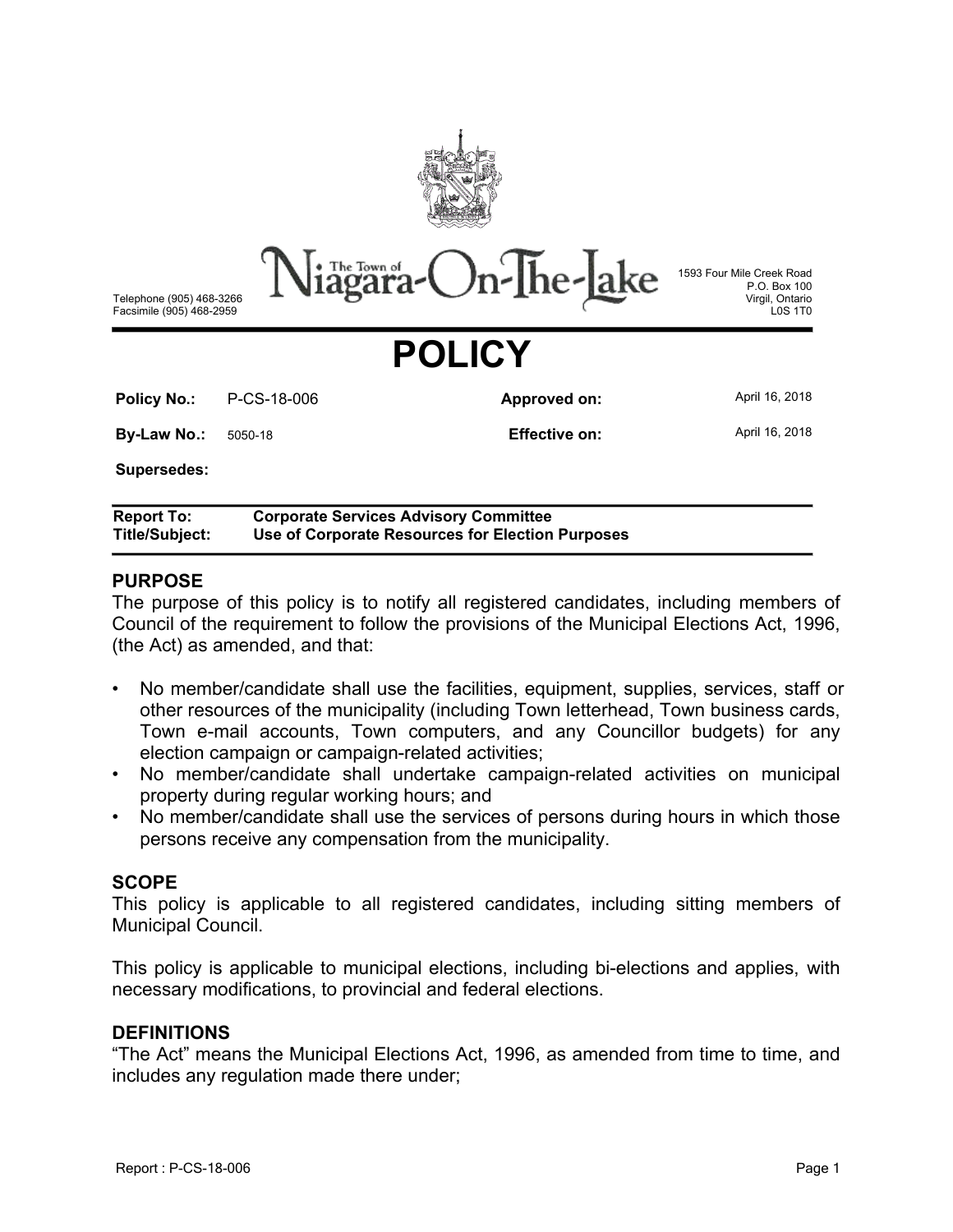"Candidate" means a person who has filed a nomination to run in a municipal, provincial or federal election, and shall be deemed to include a person seeking to influence other persons to vote for or against any candidate or any question or by-law submitted to the electors under section 8 of the Act;

"Campaign Period" begins on the date a candidate files their nomination through to and including Voting Day;

"Town of Niagara-on-the-Lake" means The Corporation of the Town of Niagara-on-the-Lake;

"Corporate Resources" includes but is not limited to the Town of Niagara-on-the-Lake Staff, events, funds, information and assets;

"Election Period" means May 1 through to and including Voting Day;

"Municipal Facilities" means any real property owned or under the control of the Town of Niagara-on-the-Lake;

 "Nomination Day" for a regular municipal election is the fourth Friday of July in the year of the election;

"Staff" includes full-time, part-time, and contract employees, paid by the Town of Niagara-on-the-Lake;

"Voting Day" is the day on which the final vote is to be taken in an election.

## **POLICY**

- 1) That in accordance with the provisions of the Act:
	- (a) Corporate Resources may not be used for election-related purposes;
	- (b) Staff shall not canvass or actively work in support of a municipal, provincial or federal candidate or party during normal working hours unless they are on a leave of absence without pay, lieu time, float day, or vacation leave;
	- (c) Members of Council, including the Mayor and Candidates shall not use any municipal facilities for any election-related purposes. Campaign-related signs or any other election-related material shall not be displayed in any municipally facilities;
	- (d) Web sites or domain names that are funded by the municipality may not include any election-related campaign material
		- Candidates are permitted to link to any Town document available to the public or on a public Town webpage from their campaign website.